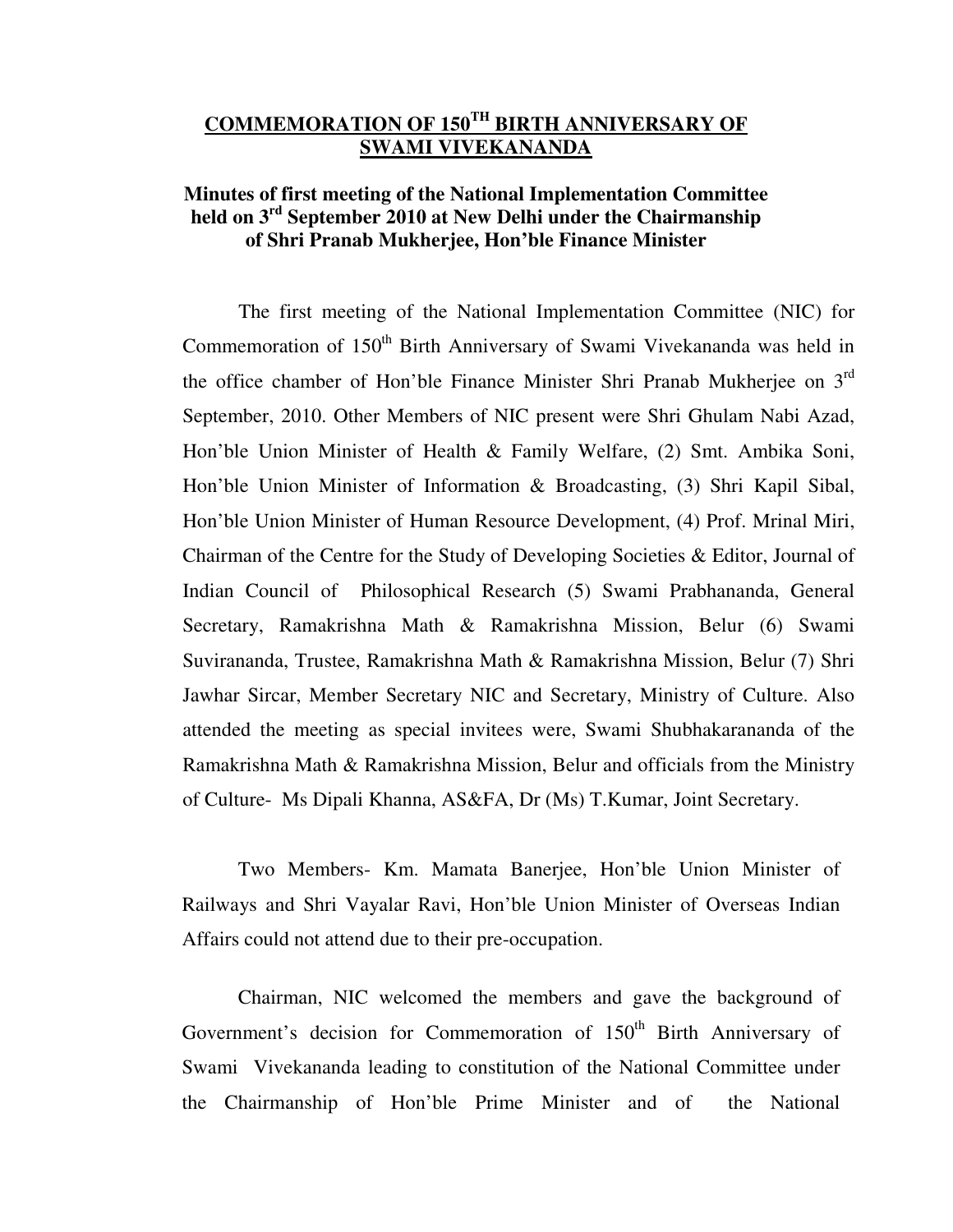Implementation Committee for implementing the decisions of the National Committee and chalking out programmes and activities for the proposed celebrations to promote renewed interest, particularly amongst the youth, in values, thoughts and ideals of Swami Vivekananda, who conceived education as a primary means of rebuilding the Nation. His message of unity and brotherhood has relevance even today. Thereafter, Chairman, NIC requested Member Secretary to take up the Agenda items.

Member Secretary & Secretary, MOC informed that Agenda Item (1) was basically a follow up of the recommendations/ decisions of the National Committee meeting of  $20<sup>th</sup>$  May 2010. Government's decision to commemorate the 150<sup>th</sup> Birth Anniversary of Swami Vivekananda and to invite proposals for that was placed on the Ministry's website and a number of proposals have been received.

Details of these proposals were given in Item 2 of the Agenda. Members of the NIC were apprised of these items as under-

- A. Proposals from Ramakrishna Mission HQ at Belur and its Branches;
- B. Proposals from State Governments;
- C. Overseas Proposals; and
- D. Proposals from non-governmental organizations/ individuals.

## **A.1. Proposal from Ramakrishna Math and Ramakrishna Mission, Belur (VVEP- Vivekananda Value Education Programme).**

The proposal of Ramakrishna Math and Ramakrishna Mission, Belur were supported because of their relevance and their having already been endorsed the National Committee. The proposal had an estimated outlay of Rs.100 crore for the following activities to be undertaken over a period of four years-

#### **Activities Estimated Cost**

Publications in Print Media Rs 6.00 crore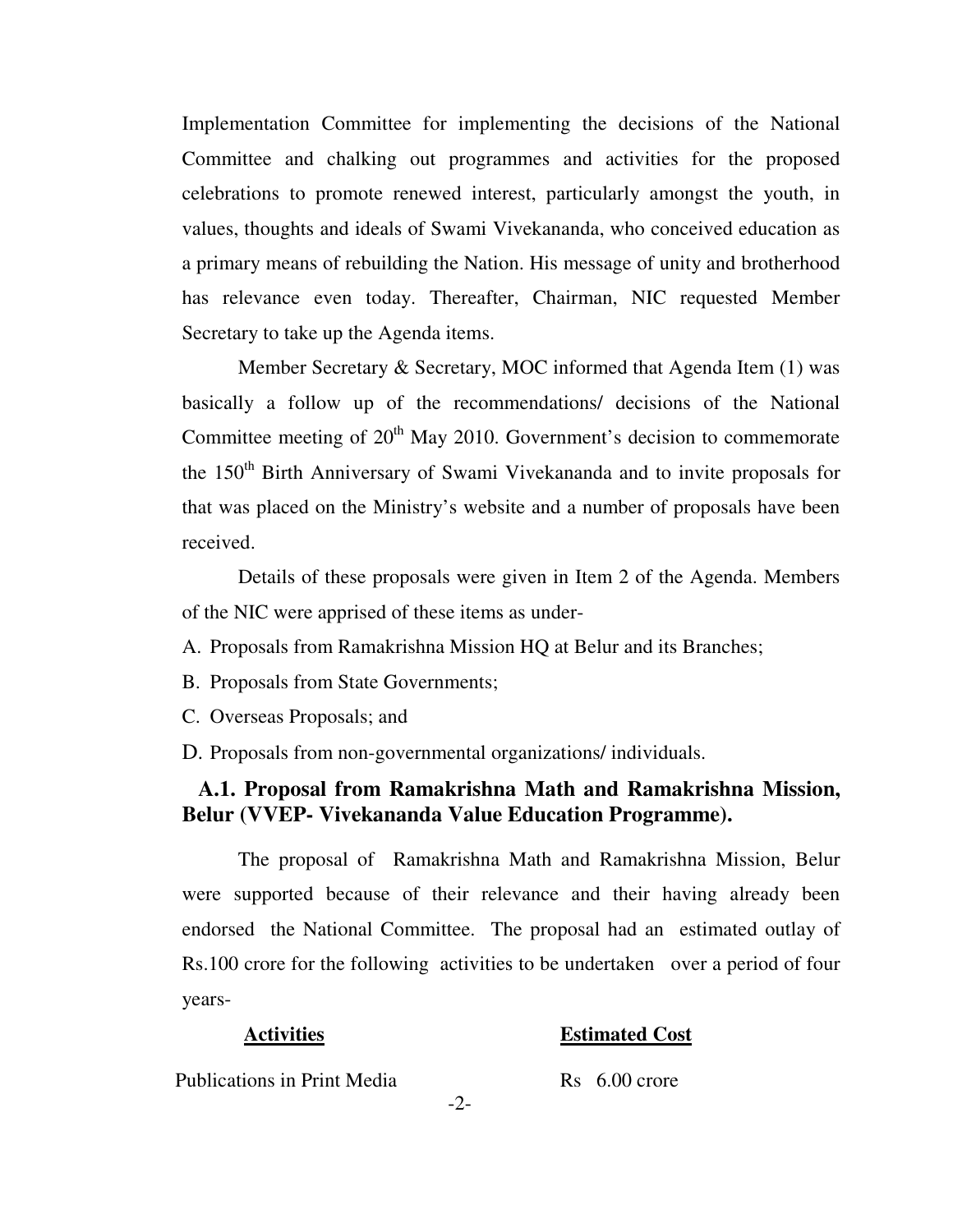| <b>Publication in Electronic Media</b> | $Rs$ 9.80 crore     |
|----------------------------------------|---------------------|
| <b>Youth Programmes</b>                | $Rs 28.50$ crore    |
| <b>Cultural Programmes</b>             | $Rs$ 5.07 crore     |
| <b>Special Service Activities</b>      | $Rs\,48.63\,$ crore |
| Central office/contingencies           | $Rs$ 2.00 crore     |

R.K. Mission provided clarifications on the Project components as sought by Minister HRD especially with respect to 'Value Education', which was already part of the school syllabus prepared by the NCERT. Minister, H & FW emphasized the importance of the programme, based on his experience in Jammu and Kashmir.Prof. Miri underlined the complexity and challenge of value education.

Member Secretary proposed that a Project Authority/sub-committees comprising Representatives of the R.K.Mission, concerned Ministries like HRD, I&B, Health & FW, Culture and some eminent scholars may be constituted to oversee and advise on the implementation of the proposals. Swami Prabhananda expressed his apprehensions that this may lead to delay. Member Secretary stated that such an arrangement was essential, since the NIC was accountable to the Government for all the decisions taken by it. It was finally agreed that a Four Member Sub- Committee would be set up with Hon'ble F.M., Swami Prabhananda, Secretary (Culture) and Justice Ashok Kumar Ganguly, to oversee this project.

Being a project-based grant, Ramakrishna Math and Ramakrishna Mission would be requires to maintain separate accounts and not merge them with their regular Accounts. This was accepted.

Member Secretary informed that as the current year's budget has a provision of only Rs. 8.00 crores only for the Commemoration of Swami Vivekananda's 150<sup>th</sup> Birth Anniversary. It was agreed that this amount may be provided in advance so that the project is not delayed, Additional amounts may be provided at the supplementary grants stage, on completion of necessary procedural requirements.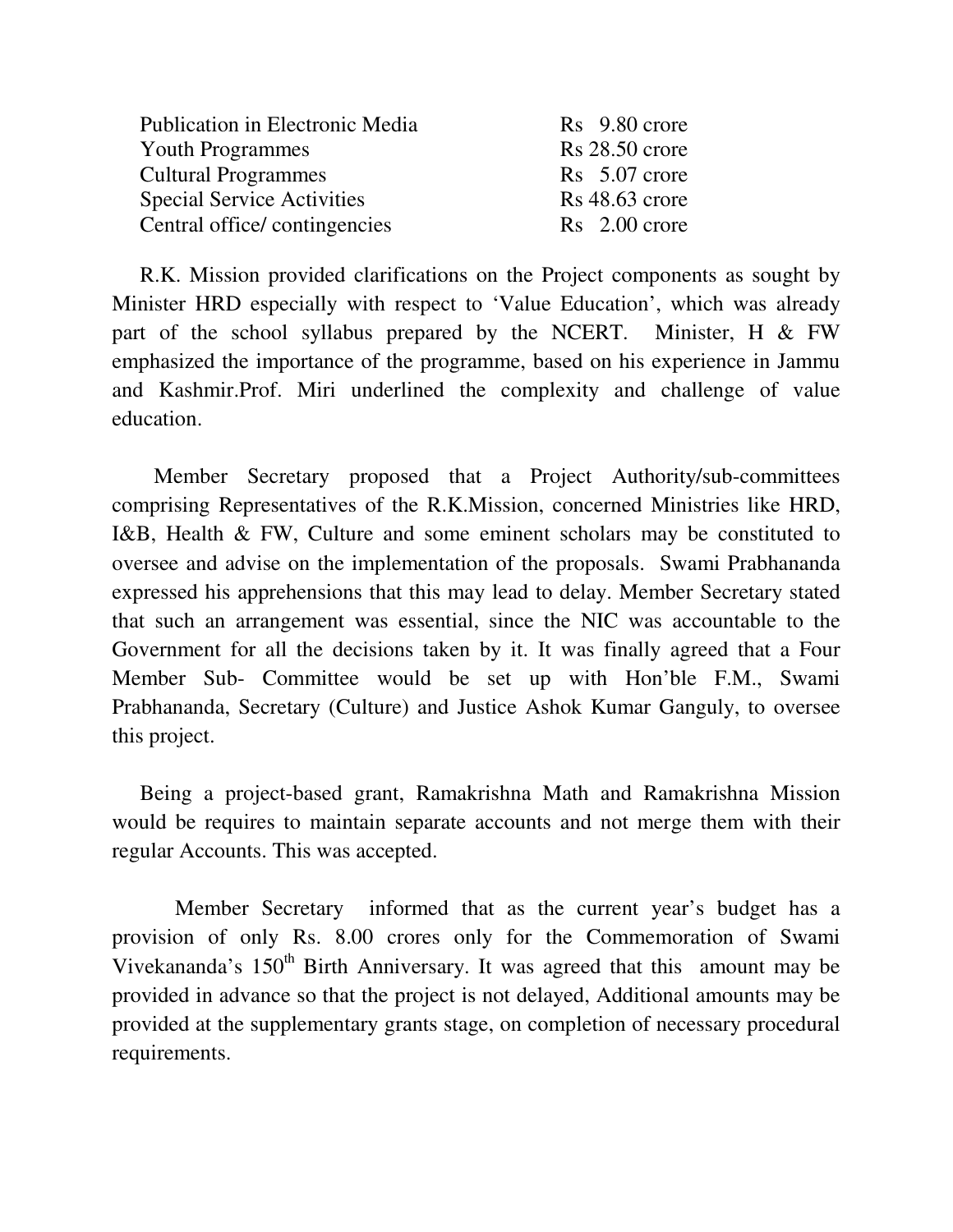The NIC approved the project and its implementation accordingly.

## **A.2 Proposals from Ramakrishna Mission Institute of Culture, Kolkata**

Member Secretary explained that the Ramakrishna Mission Institute of Culture has proposed programmes. Members felt that some of them overlapped with that of R.K. Mission at A-1 and that this should be avoided. Chairman requested Swami Prabhananda to look into the proposals and suggest suitable modifications, which would then be considered by the NIC.

# **A.3. Proposal by Ramakrishna Mission Sevashrama (Charitable Hospital), Vrindaban, Dist. Mathura(U.P) for a Museum**

.

NIC decided that further details on the proposal were needed and these may be called for. It was also observed that it would have been more appropriate for the proposal to be related to the Hospital, rather than a Museum.

## **A.4 Proposal of the Ramakrishna Mission Vivekananda University, Belur for a UNESCO Chair on Inclusive Education**

Minister HRD informed that for creation of UNESCO Chair, the UNESCO does not provide any funds. The entire expenditure is met by HRD Ministry. It was decided that the concerned Joint Secretaries of MHRD and MOC would take a view in this regard and submit it to the Competent Authority.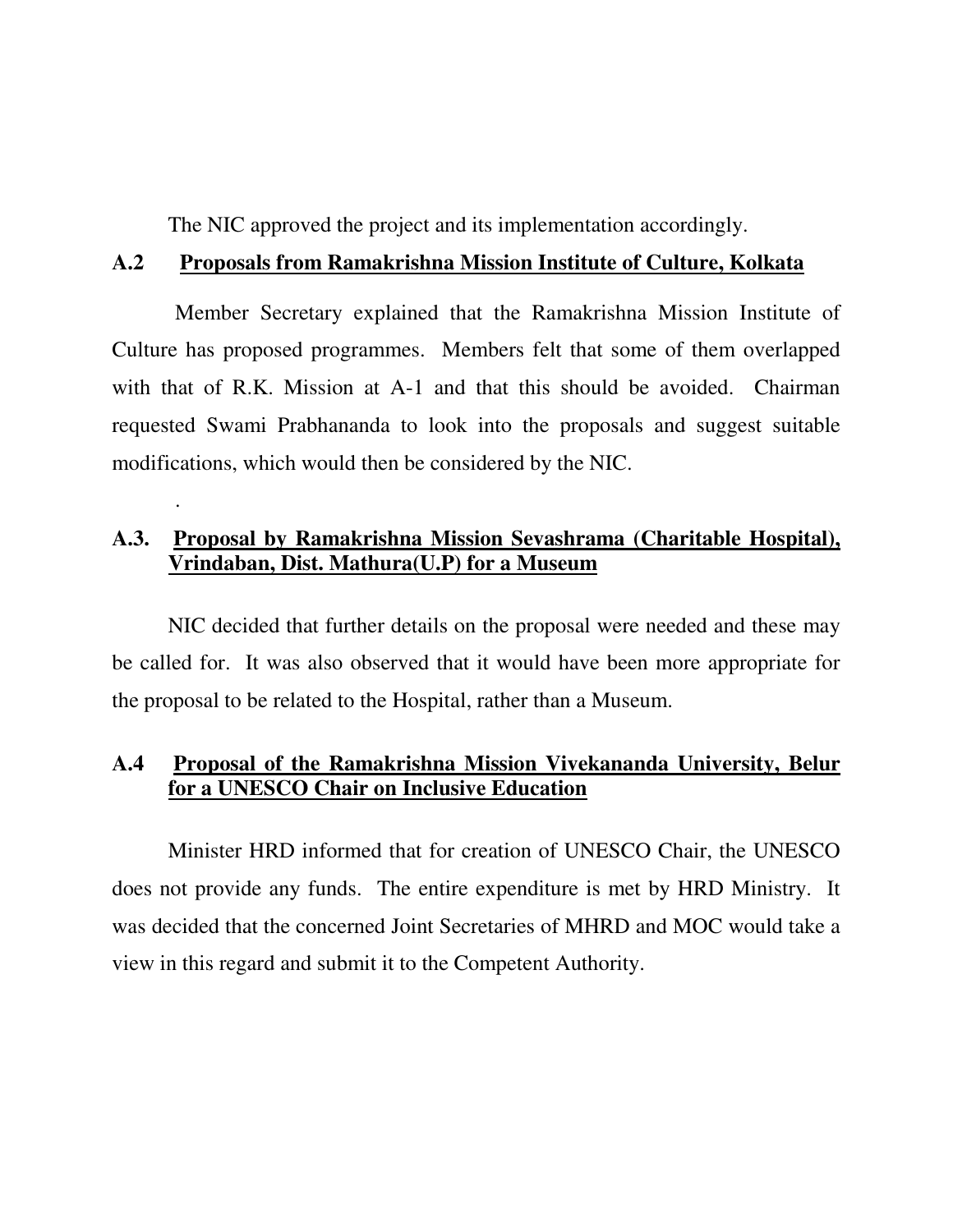# **A.5. Proposal from Ramakrishna Sarada Mission Sister Nivedita Girls School, Kolkata for acquisition of building and funding of a Museum.**

Members noted that the proposal of Sri Sarada Math and Ramakrishna Sarada Mission involve acquisition, restoration and development of Sister Nivedita's residence at 16-A, Bosepara Lane, Baghbazar, Kolkata and setting up a Museum with financial assistance of Rs. Around 3.70 crores.

Swami Prabhananda informed that 16-A, Basepara Lane, Baghbazar has from time to time hosted many eminent personalities including Gurudeb Rabindranath Tagore and the Scientist, iconic Sh. J.C.Bose.

Member Secretary informed that the Kolkata Municipal Corporation (KMC) had been actively engaged in negotiations with the present owners for outright purchase of the building as the acquisition procedures entail a long drawn out process. The KMC may require an additional amount of about Rs. 25 lakhs for this, and NIC may provide this, if agreed. For restoration of the building, ASI( Archaeological Survey of India) could be entrusted the work and funds could be allocated by the Ministry of Culture, as a special case. As for establishment of the Museum, there is a separate Scheme in the Ministry from which necessary funds could be provided, after observing due formalities.

NIC approved the course of action proposed by Member Secretary, who was authorized to seek the views of the Mission and KMC.

## **A.6 Ramakrishna Mission Vivekananda Smriti, Khetri**

NIC noted that the proposal for conservation of the historical heritage building "Fatteh Billass" in Khetri as a "Protected Monument of National Interest"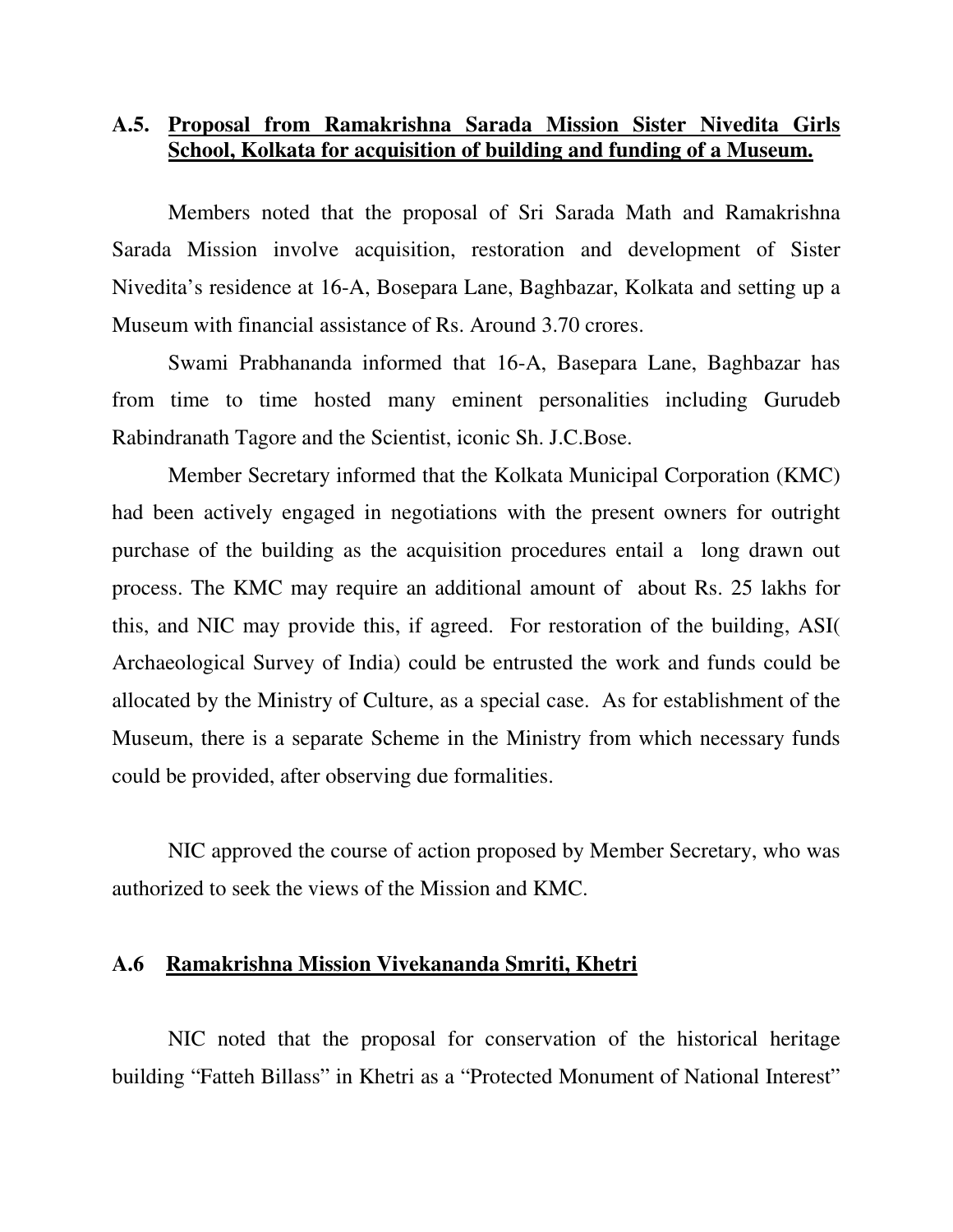has been considered under the Museum upgradation Scheme of the Ministry of Culture.

# **B. PROPOSALS FROM STATE GOVERNMENTS**

# **B.1 Assam Government**

NIC noted that the Government of Assam have not given the estimated expenditure involved in undertaking the following programmes at State and Zonal levels.

- Youth Camp for 3 days
- Vivekjyoti Asom Yatra
- Installation of Swamiji's Statue
- Essay Competition
- Personality Development Camps
- Patriotic Song Competitions
- Extempore Speech Competitions
- Swami Vivekananda Exhibitions

NIC decided that the M/o Culture may take up the matter with Assam Government for detailed information.

# **B.2 Punjab Government**

NIC observed that the proposals given by the Punjab Government, namely Youth Programmes, Cultural Activities and Special Service Activities were already included in the proposals of Ramakrishna Math and Ramakrishna Mission HQs, Belur. It was decided that the M/o Culture may obtain detailed clarification in the matter from the State Government especially as the amounts involved were high.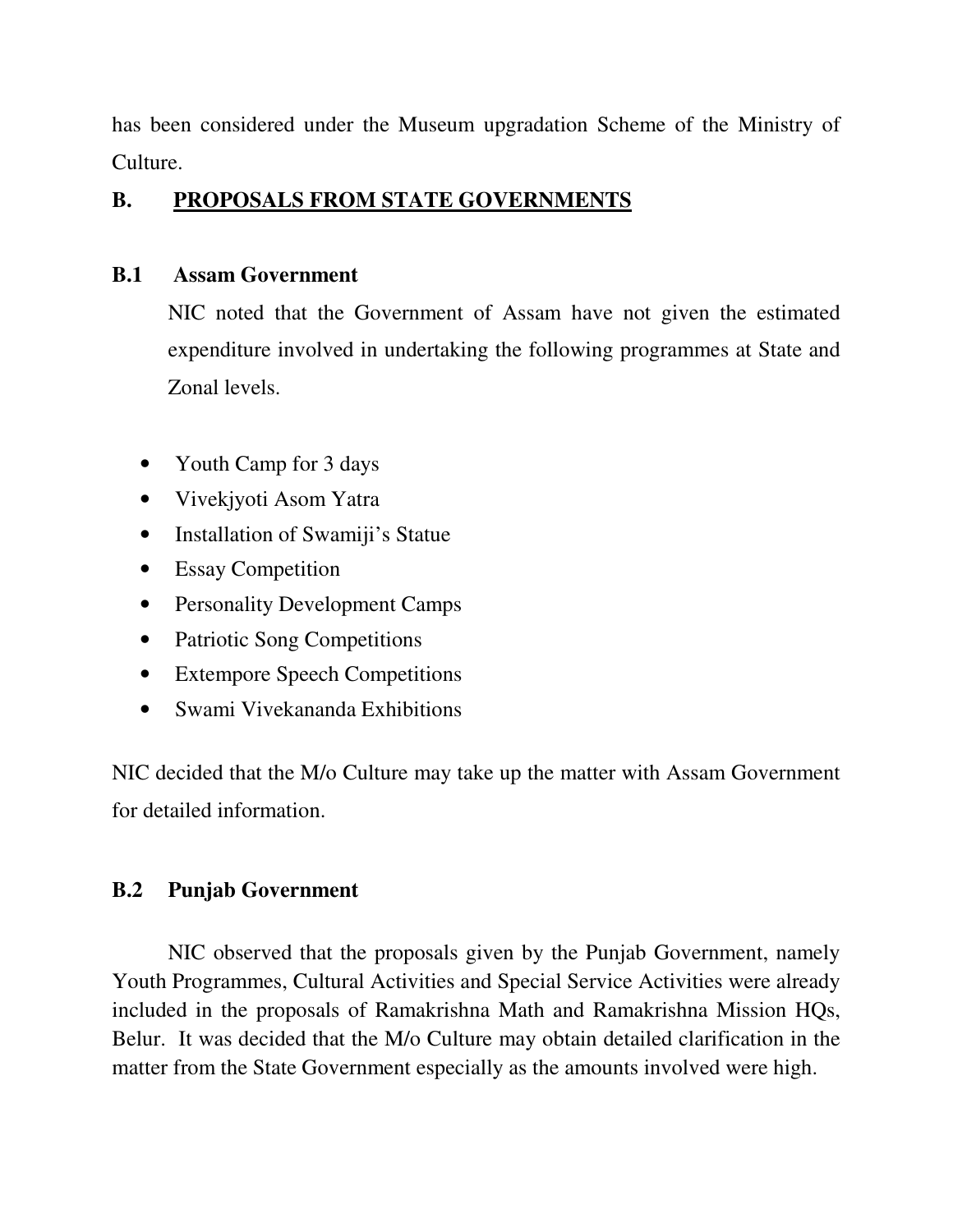## **C. OVERSEAS PROPOSALS**

### **C.1 Proposal from the Art Institute of Chicago**

The NIC agreed, in principle, to the proposal received from the Art Institute of Chicago, a part of the University of the Chicago, for creation of an Endowment so that the Institute may fund the Annual Swami Vivekananda Memorial Lecture. The details would however be considered in consultation with the MEA, as their recommendations were somewhat different.

Minister, HRD suggested that at some later date, M/O Culture may, in consultation with the MEA, consider organizing a large event in Chicago, considering its significance in Swami Vivekananda's life. This was accepted.

NIC decided that a comprehensive with the Ministries of HRD and MEA by Ministry of Culture.

# **C. 2 Proposal from Hindu Temple of Creation, Chicago, through the Consul General, Chicago.**

The proposal was sent by the office of Consulate General of India in Chicago for giving financial assistance to the Hindu Temple's Spiritual Centre in promoting the philosophy of Swami Vivekananda by adding yoga classes, meditation etc. The quantum of financial assistance sought has not been specified.

NIC decided that a new Consul General has joined at Chicago, she may be consulted in the matter before a decision is taken.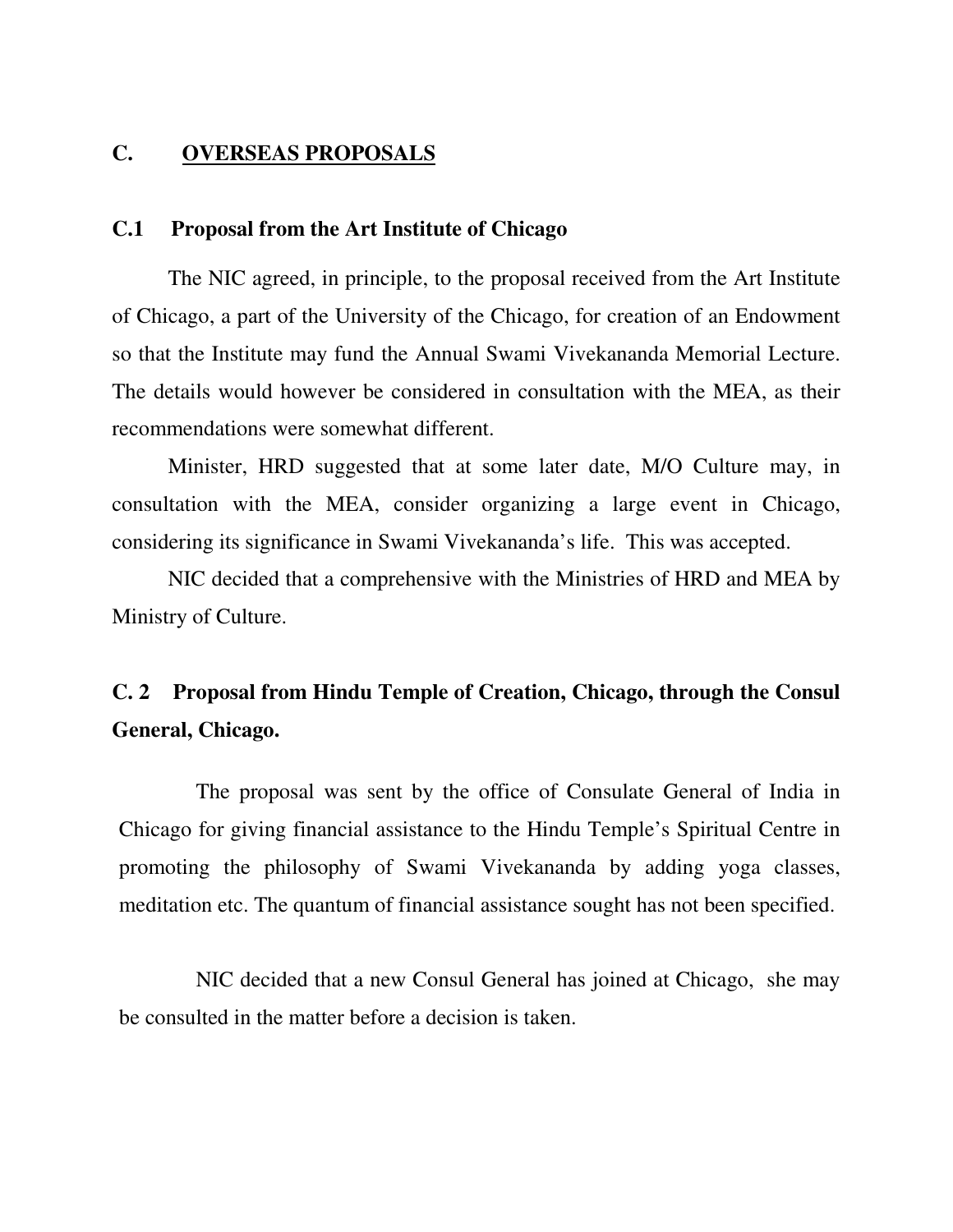## **C. 3 Proposals from ICCR**

Events proposed by ICCR, as below, were noted and approved by NIC.

- a. Conferences abroad during 2012-13 to focus on philosophy and message of Swami Vivekananda;
- b. Lecture tours abroad to focus on philosophy and message of Swami Vivekananda;
- c. An International Conference on World religions to be held in India in January 2013 on the importance of Inter Faith Dialogue;
- d. Sponsoring Indian Scholars for participation in Inter faith dialogue / conferences;
- e. Support to Indian organizations abroad promoting Inter- faith dialogue;
- f. Photo exhibition on Vivekananda, highlighting relevance of Swami Vivekananda's teachings in contemporary world;
- g. Other Commemorative Events in India/ abroad;
- h. Bust installation in interested countries.

Among these, Inter- Faith dialogues were stressed as being particularly significant. MEA would take a view in this regard.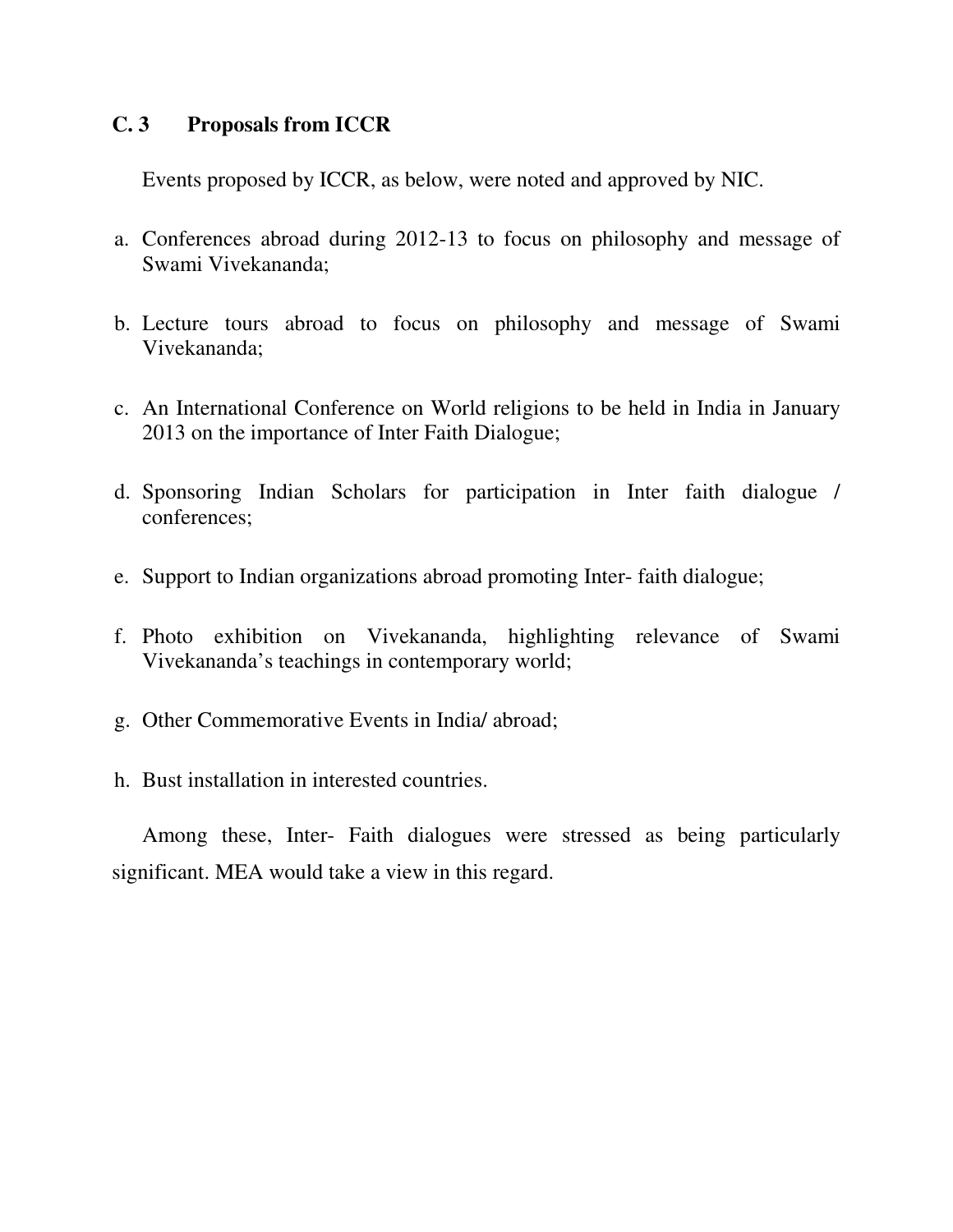## **D. Proposals from Other Non – Government Organizations/ Individuals**

# **D.1 Proposal received from Public Service Broadcasting Trust, Nizamuddin East, New Delhi**

The proposal of the Public Service Broadcasting Trust (PSBT), Nizamuddin East, New Delhi is for a feature length definitive documentary film (90-100 minutes) on Swami Vivekananda, to be made by Shri Rajiv Mehrotra, was unanimously approved for funding through Ministry of Culture, on prescribed terms and conditions, as a very special case.

# **D.2 Proposal from Shree Ramakrishna Ashrama, M. Rampur, Dist. Kalahandi, Orissa.**

NIC considered the proposal of Shree Ramakrishna Ashrama, Kalahandi, to undertake programmes, particularly among the youth, in rural areas, including in the field of health so that the universal message of Swami Vivekananda could be spread far and wide.

NIC requested Ministry of Culture to check the credentials of the organization before considering its Proposals.

## **D.3 Proposal from Ramakrishna Vivekananda Mission, Barrackpore**

The project includes the following components with a total estimated cost of Rs. 1.33 crores.

- 1. Construct an auditorium for holding discussions, lectures etc.
- 2. Construct a hall for a permanent exhibitions on important event in the life of Swami Vivekananda.
- 3. Setting up a small publication centre.
- 4. Installing a life size statue of Swami Vivekananda.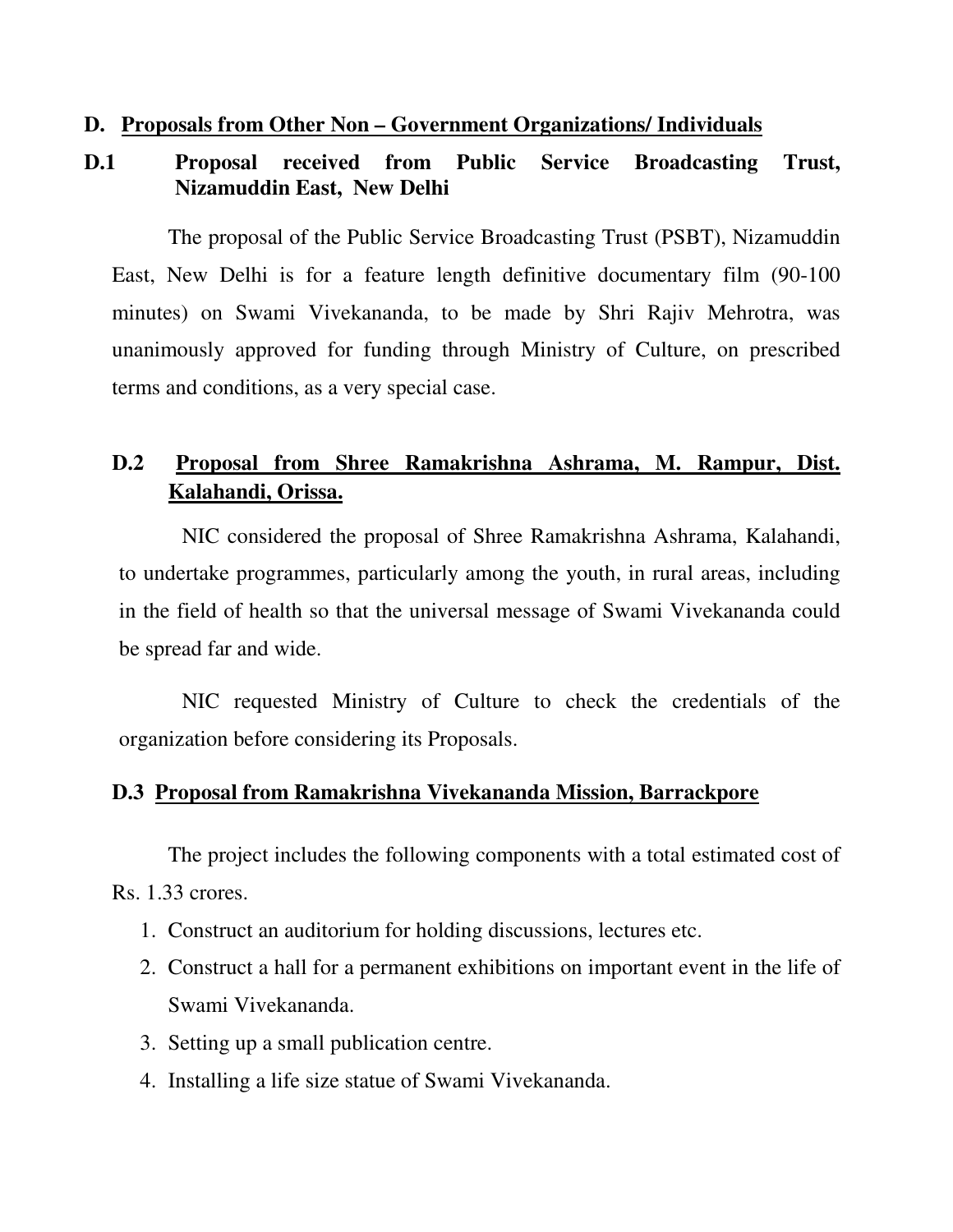The project had been supported by Hon'ble MOS, M/o Urban Development.

NIC was of the view that the projected estimated cost appears to be too low and realistic.It was decided therefore that clarifications/ details be sought as the proposals appeared support- worthy and the organization was well regarded for its work.

## **D. 4. Proposal from Sunil K Dutt, Photo Journalist, Kolkata**

Minister, HRD observed that the proposal for creation of a PHOTO BANK was a good one and could be approved in principle.

NIC requested Swami Prabhananda and Member Secretary to go through the proposal and give their views.

## **D. 5. Proposal from Kasy Films, New Delhi**

### **D. 6. Proposal from Gobind Chattopadhyay**

### **D. 7. Proposal from Jiban Mukhopadhyay**

Proposals above from D 5 to D 7 were not approved by NIC, as they lacked intrinsic merit.

# **Agenda items 3 & 5- Budget and Administrative Set Up in the Ministry of Culture**

Member Secretary informed NIC that the outlay of Rs. 220 crore mentioned in the Agenda notes was only an ad hoc amount. Proposals for the commemoration programmes were still coming in and at this stage it may not be possible to project any definite amount as the final outlay. The National Committee in its  $20<sup>th</sup>$  May 2010 meeting as well as NIC today agreed to the proposal of the Ramakrishna Math and Ramakrishna Mission, Belur involving an cost of Rs. 100 crore. In the current year, the allocation is Rs. 8.00 crore only. In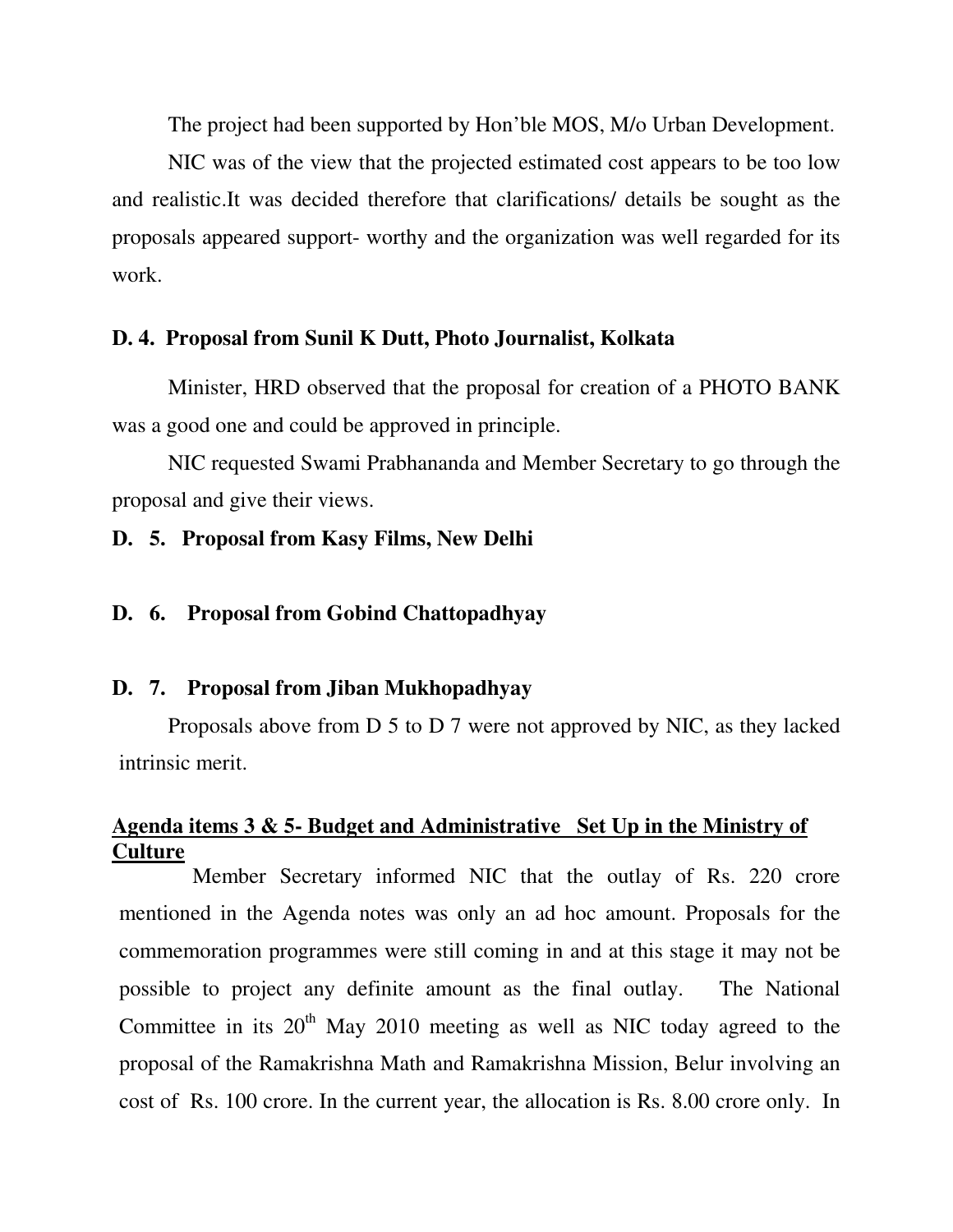case of additional requirement of funds, the matter will be taken up with Ministry of Finance. This was approved by NIC.

NIC also approved the proposal for engagement of a Consultant and supporting staff as well as equipment for the work relating to commemoration programmes.

## **Agenda item 4**

NIC considered the suggestions given by various Members were as under in the National Committee meeting held on  $20<sup>th</sup>$  May 2010.

# **Shri Narendra Modi**

- National Service Scheme be linked with Swami Vivekananda's service ideas.
- Need to erect a Memorial of Swami Vivekananda at Somnath, the place from where he started his 'Desh Bhraman'.

NIC decided to request for more details.

# **Shri Ramesh Pokhriyal**

- Mayawati Ashram (1897) needs to be further developed as a Resource Centre on Swami Vivekananda.
- Prabhud Bharat Patrika, started by Swamiji, to be made available in Schools/ Colleges.
- Vivekananda Vithika at the Uday Shankar Academy may be established in Almora.
- Memorial may be erected at Kakri Ghat. NIC decided to request for more details.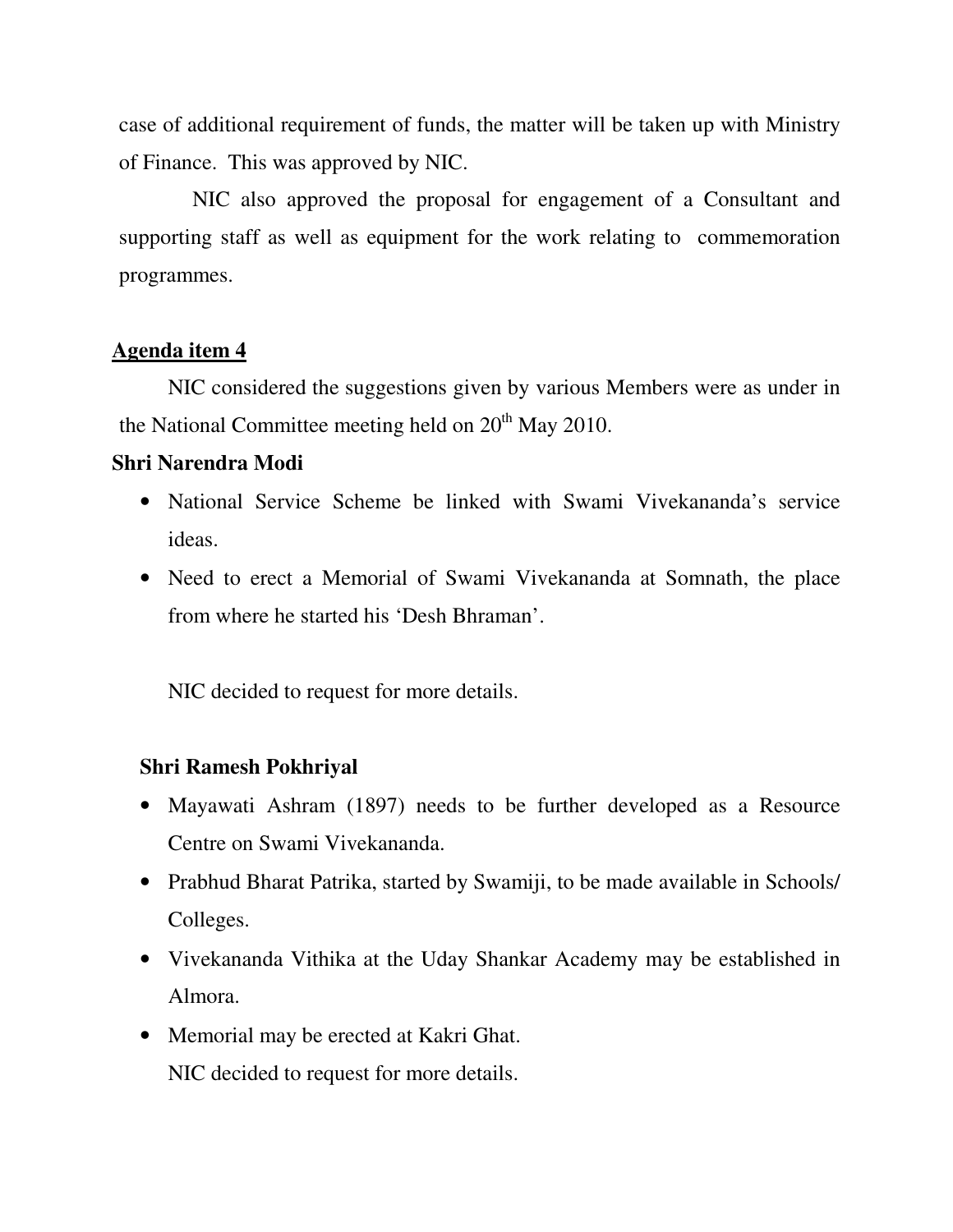## **Shri Mani Sankar Mukherjee**

- A logo may be identified for the commemorative event.
- Reopening of Ramakrishna Mission branch in Pakistan may be explored
- Swami Vivekananda Gate be set up at Delhi or some other appropriate place.
- Commemorative Coins be issued.
- 100% tax exemption be accorded on donations towards Swami Vivekananda's funds.
- Upgrading School/College where Swami Vivekananda studied.

NIC requested Swami Prabhananda to follow up the suggestion and come up with a few logo samples with a suitable moto. As regards the proposal reopening of Ramakrishna Mission's branch in Pakistan, NIC decided that the same may not be practical at this stage.

NIC requested Swami Prabhananda to follow up the proposals for upgradation of School/College where Swami Vivekananda studied and send in suggestions.

Hon'ble Chairman agreed to the issuance of commemorative Coins.

## **Prof. Lokesh Chandra**

• Publication of a book of memorable quotations of Swamiji on relevant contemporary issues.

NIC requested Swami Prabhananda to follow it up as it was included in R.K.Mission's approved proposal.

# **Dr Satkari Mukhopadhyay**

• Translation of works of Swami Vivekananda in Persian as was done in the case of Ramayana and the Mahabharta.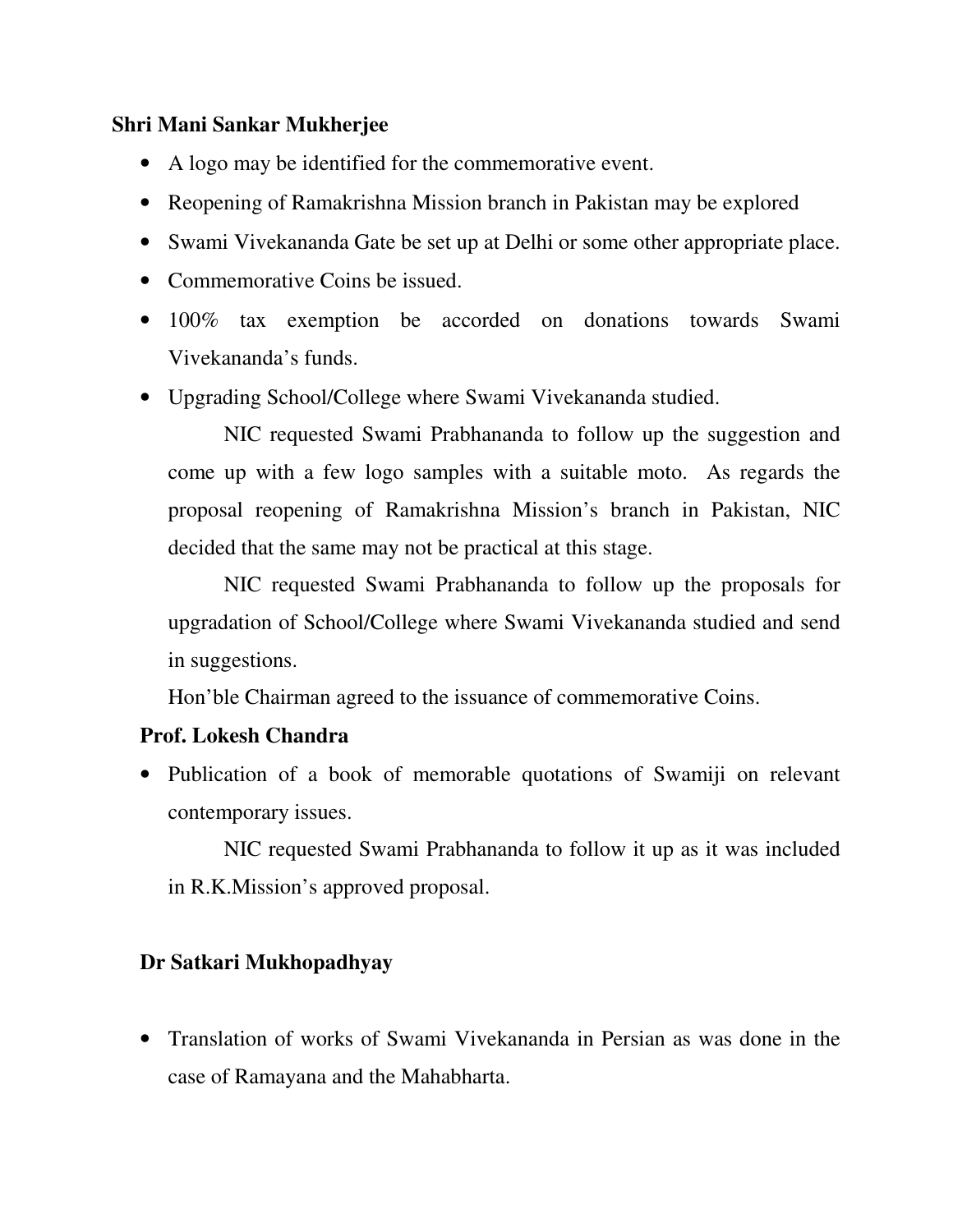NIC did not agree to the proposal at this stage.

## **Shri B.P.Singh**

• Proposals for the commemorative programmes be invited from civil society through media.

NIC agreed to take it up at the appropriate stage.

## **Agenda item 7**

Any other matter raised by Members with the permission of the Chair-

**Shri Ghulam Nabi Azad** M/O Health & Family Welfare informed about a proposal for setting up of 300 District Welfare Centres for Yoga or "Wellness-Centres" all over the country. As suggested by Members these Centres may be set up by the 2013 and be named, "Swami Vivekananda District Wellness Centres for Yoga". They could be formally launched on  $12<sup>th</sup>$  January 2011, the birthday of Swami Vivekananda.

Minister also stated that they have a large plot of land (10 acres) for construction of a International Centre on Yoga at Ghaziabad, which could also be appropriately named after Swami Vivekananda. However funds would be required for it which were not presently available. NIC decided to consider this aspect at a later stage.

 Members suggested development of some heritage Monuments of different religions to uphold the secular message of Swami Vivekananda. This was accepted by NIC and it was agreed that at least 3 Monuments including the iconic Fatehpuri Mosque in Delhi would be taken up during this period for restoration and upkeep by ASI/INTACH, preferably with the association of the R.K.Mission, wherever feasible.